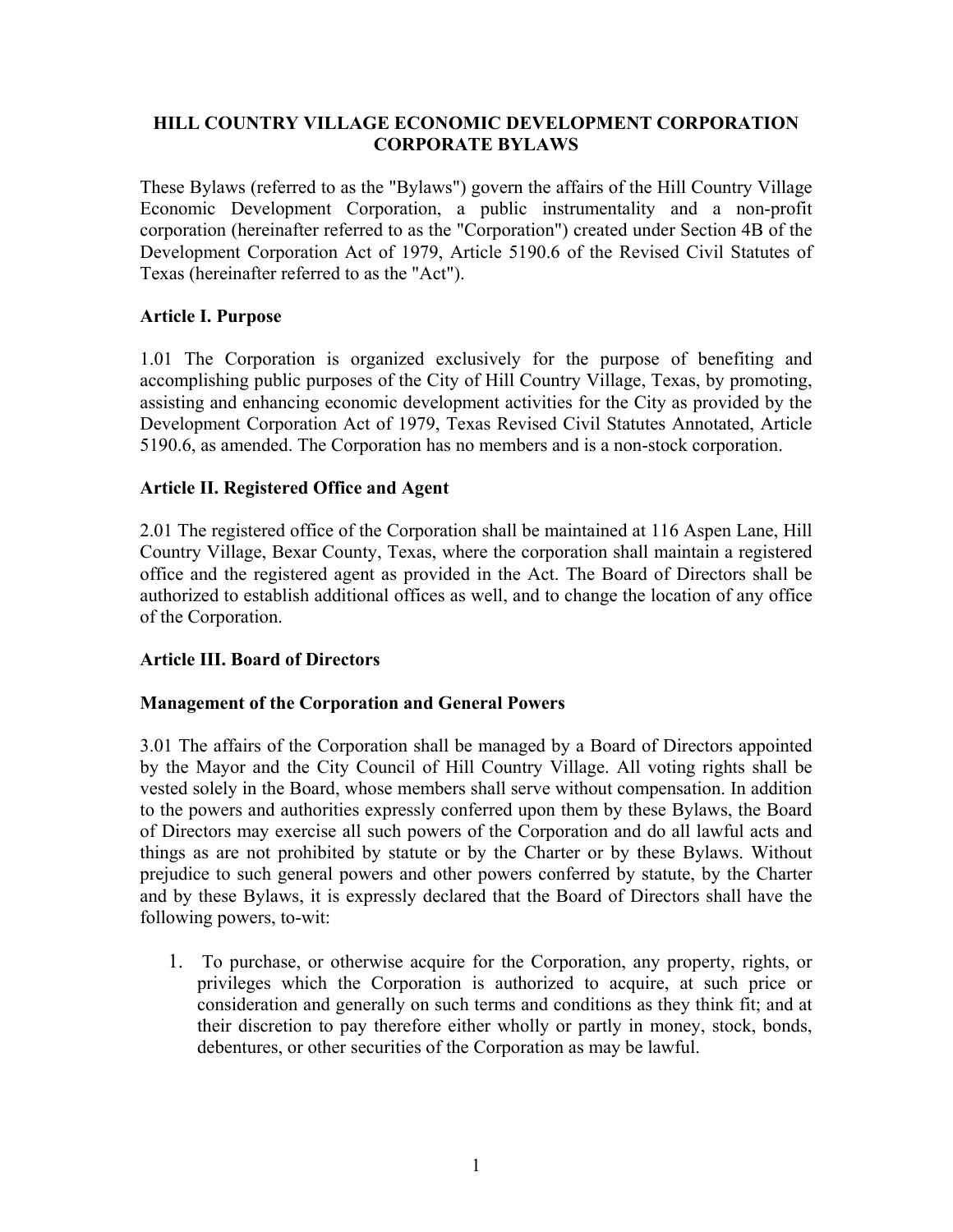- 2. To create, make and issue notes, mortgages, bonds, deeds of trust, trust agreements and negotiable or transferable instruments and securities, secured by mortgage or deed of trust on any real property of the Corporation or otherwise, and to do every other act or thing necessary to effect the same.
- 3. To sell or lease the real or personal property of the Corporation on such terms as the Board may see fit and to execute all deeds, leases and other conveyances or contracts that may be necessary for carrying out the purposes of this Corporation.

3.02 The Board shall be composed of seven (7) Directors who shall serve at the pleasure of the City Council. Directors will be selected based on interest in the work of the Corporation, special expertise and civic service.

# **Terms of Office**

3.03 All members shall be appointed for a term of 2 years. Seven at large members shall be appointed by the City Council. No more than four of these members may also be members of the City Council.

# **Vacancies**

3.04 Any vacancy occurring in the Board of Directors will be filled by appointment of the City Council of Hill Country Village. The replacement director shall serve the remainder of the term of the position.

# **Board Attendance**

3.05 Unless special consideration is granted by the Board to accommodate directors who are temporarily inactive for good cause, any director who is absent from three (3) consecutive regular or special meetings of the Board may be asked to resign.

# **Duties of Directors**

3.06 Directors shall exercise ordinary business judgment in managing the affairs of the Corporation. Directors shall act as fiduciaries with respect to the interests of the citizens of Hill Country Village. In acting in their official capacity as directors of this Corporation, directors shall act in good faith and take actions they reasonably believe to be in the best interests of the Corporation and that are not unlawful. In all other instances, the Board of Directors shall not take any action that they should reasonably believe would be opposed to the Corporation's best interests or would be unlawful. A director shall not be liable if the director acts in good faith relying on written financial and legal statements provided by an accountant or attorney retained by the Corporation.

# **Article IV. Officers**

# **Officer Positions**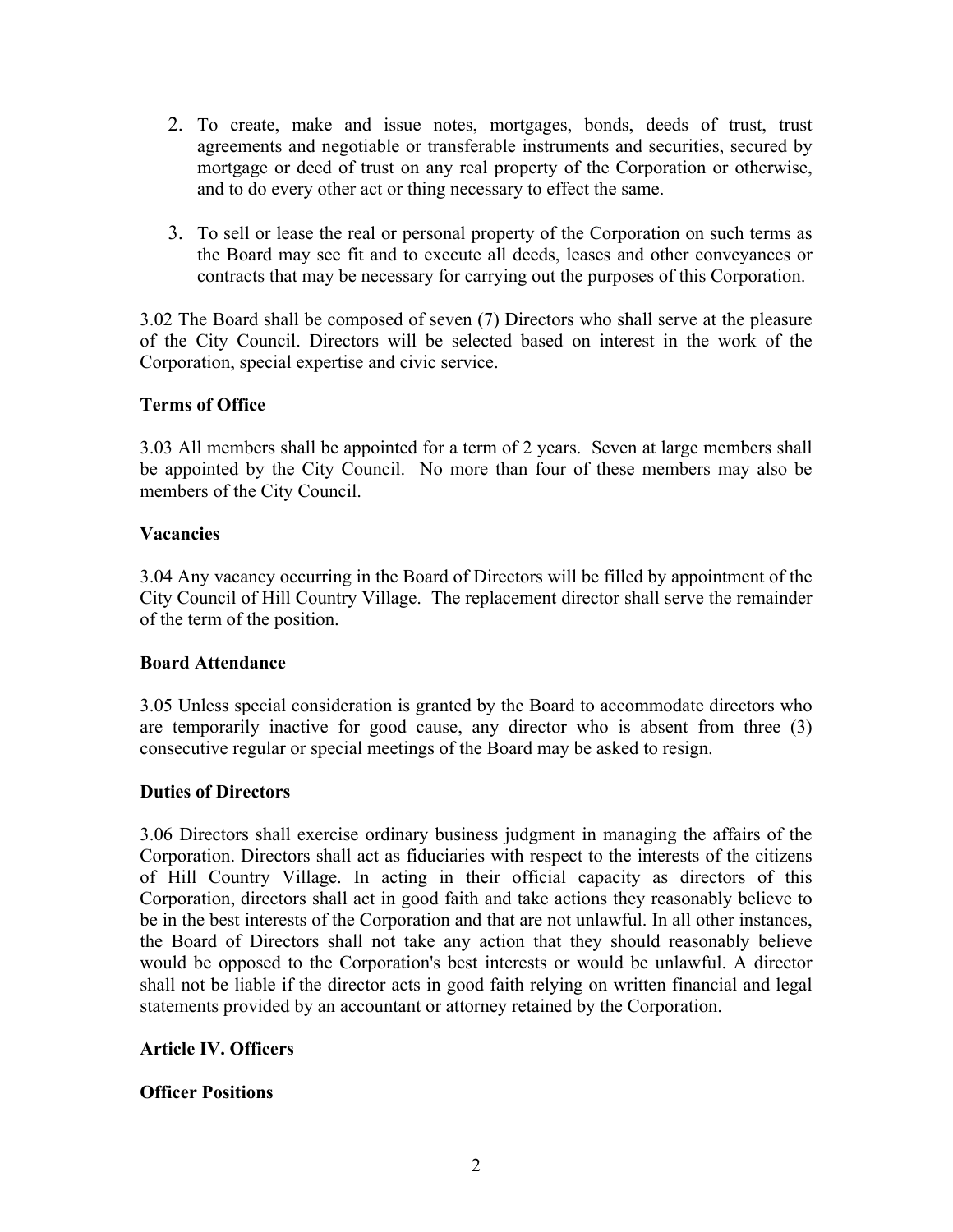4.01 The officers of the Corporation shall be a President of the Board, two Vice Presidents, a Secretary, and a Treasurer, all of whom shall be members of the Board. Any two or more offices may be held by the same person except the office of President. The officers shall have all powers specified in the Bylaws, as amended from time to time, and all powers authorized under the Act and the Texas Non-Profit Corporation Act of the State of Texas, or its successor.

#### **Election and Terms of Office**

4.02 The officers of the Corporation shall be elected in odd numbered years by the Board of Directors at the annual meeting and assume their duties immediately. If the election is not held at the annual meeting, it shall be held as soon thereafter as conveniently possible. Each officer shall hold office until a successor is duly elected and qualified. Vacancies in officer positions may be filled by the Board of Directors for their unexpired position of the officer's term.

#### **President**

4.03 The President shall be chief executive officer of the Corporation. He or she shall generally supervise and control all of the business and affairs of the Corporation and shall preside at all meetings of the Board of Directors. The President shall perform all duties incident to the office and other duties prescribed from time to time by the Board of Directors. He or she may execute deeds, mortgages, bonds, contracts or other instruments that the Board of Directors has authorized to be executed. However, he or she may not execute instruments on behalf of the Corporation if this power is expressly delegated to another officer or agent of the Corporation by the Board of Directors, the Bylaws, or statute. The President shall appoint the members of all standing and other committees unless composition is otherwise provided for in the Bylaws, and shall appoint all committee chairs.

#### **Vice Presidents**

4.04 Two Vice-Presidents shall be elected or appointed by the Board of Directors. The Vice-Presidents shall perform such duties as assigned to them by the Board of Directors; provided however, that one Vice-President shall be responsible for matters involving marketing and the other Vice-President shall be responsible for matters regarding financial incentives. In the absence of the President, or if the President is unable or refuses to act, the Vice-President most senior in tenure or Vice-President otherwise designated by a majority of the Board of Directors shall perform the duties of President and have all the powers and be subject to all the restrictions of that office.

# **Secretary**

4.05 The Secretary shall be the custodian of the Corporate records. The Secretary shall record and keep or cause to be recorded and kept all votes and minutes of the meetings of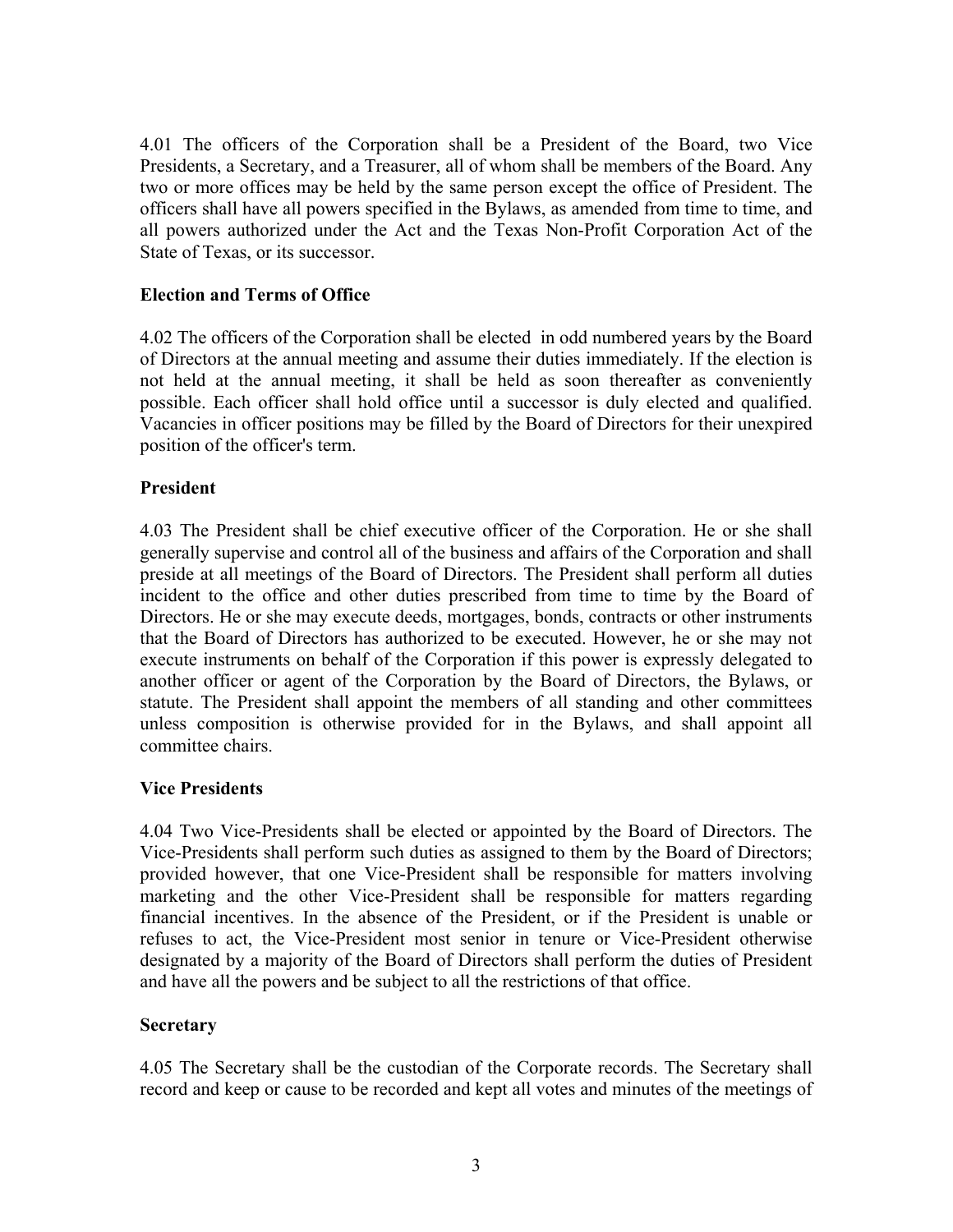the Board. The Secretary shall further give or cause to be given notice of all meetings of the Board of Directors and its committees, and shall perform such other duties as may be prescribed by the Board of Directors or President. The Secretary may designate one or more Assistant Secretaries who may be employees of the Corporation to assist in the administration of the Corporate records.

#### **Treasurer**

4.06 The Treasurer shall perform such duties as are usually incumbent upon such office. He or she shall see that proper and accurate accounts are kept of the financial condition of the Corporation and that proper books are maintained for their orderly entry. He or she shall insure that the financial policies adopted by the Board are duly followed and that an independent audit is made of the accounts of the Corporation at the end of each fiscal year. He or she shall report the financial condition of the Corporation at each regular meeting of the Board and City Council from time to time for approval, and shall perform any other duties the President assigns from time to time. Disbursements of the funds of the Corporation shall be by check, and all checks shall be signed in a manner consistent with the guidelines recommended by the Treasurer and approved by the Board of Directors. All persons authorized to disburse or manage the funds of the Corporation shall be bonded in such sum as the Board of Directors may require.

#### **Executive Director**

4.07 The Executive Director shall be the general manager and chief administrative officer of the Corporation, and subject to the supervision of the Board, shall perform such duties as may be incident to his or her office or specifically delegated to him or her by the Board. The Executive Director shall serve at the pleasure of the Board and receive such compensation as the Board may determine from time to time. The Executive Director, as general manager and chief administrative officer, shall be responsible for policy and program implementation and for all operations of the agency, including hiring, supervising and dismissing employees as well as defining and assigning their work. The Executive Director shall be a non-voting, ax-officio member of the Board of Directors and any other committees created by the Board of Directors. The Executive Director shall compile and submit to the Board regular reports and recommendations regarding the programs, policies and business affairs of the Corporation.

# **Article V. Ex-Officio Directors**

5.01 The Mayor and the City Council of Hill Country Village may appoint individuals with special qualifications as ex-officio directors of the Corporation. Ex-officio directors shall be given notice of all meetings of the Board, may participate in discussions at Board meetings, but shall not be entitled to vote on matters considered by the Board. The Board may recommend individuals to the Mayor and City Council for service as ex-officio directors.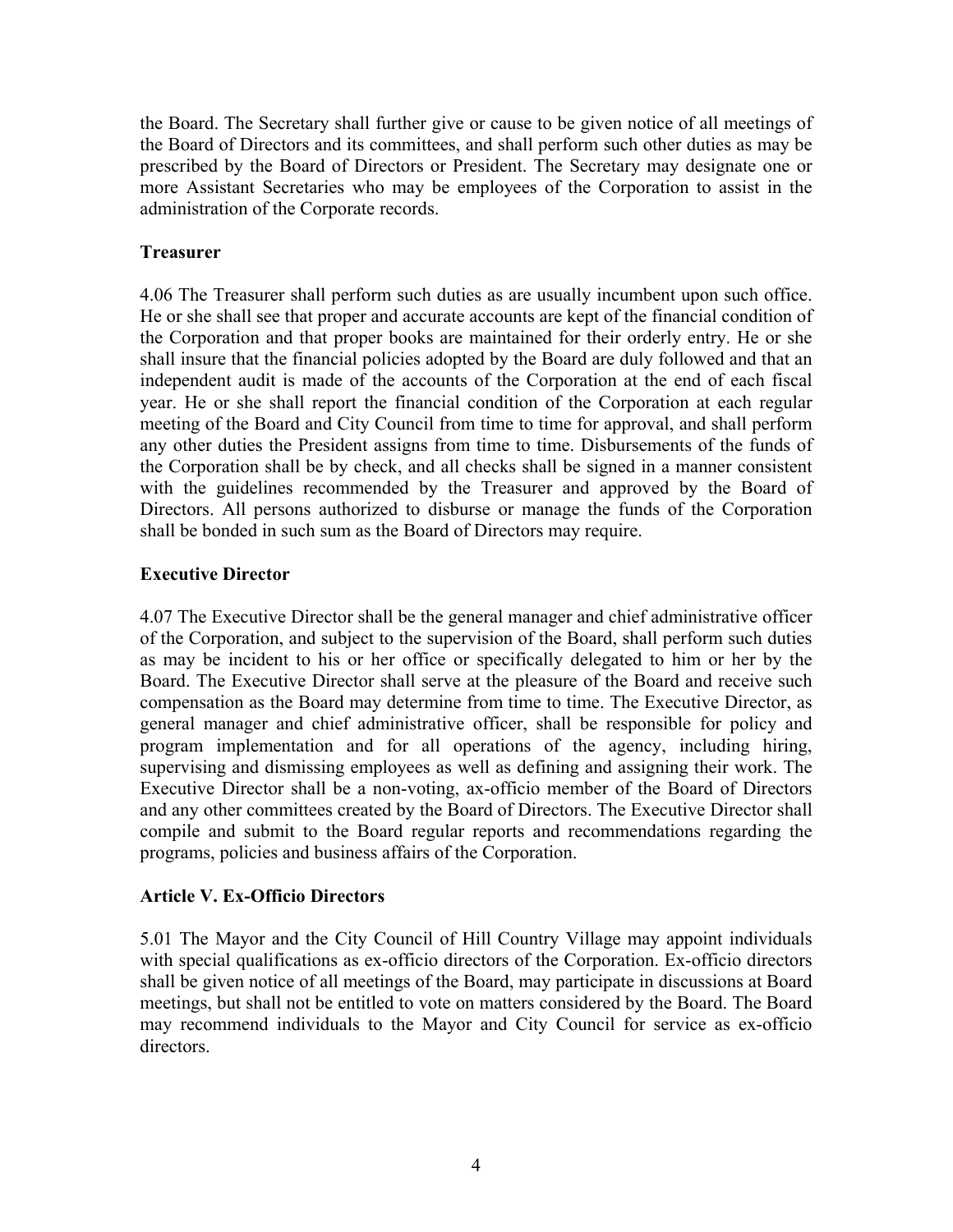5.02 The Mayor, if not otherwise serving as a director, shall serve as an ex-officio director.

#### **Article VI. Board Committees**

#### **Committees Authorized**

6.01 The Board of Directors may establish and delegate specified authority to additional standing and ad hoc committees from time to time. A committee may include persons who are not directors of the Corporation. The Board of Directors may establish qualifications for membership on a committee.

In addition, the Board of Directors may authorize subcommittees from time to time and charge them with clear and specific duties. Subcommittees will operate under the general rules governing the Board committees and the general oversight of the Executive Director and Vice-President or Board Committee Chair.

The establishment of a committee shall not relieve the Board of Directors, or any individual director of any responsibility imposed by the Bylaws or otherwise imposed by law. No committee shall have the authority of the Board of Directors to:

- (a) Amend the articles of incorporation.
- (b) Adopt a plan of merger or a plan of consolidation with another corporation.
- (c) Authorize the sale, lease, exchange or mortgage of any of the property and assets of the Corporation.
- (d) Authorize the voluntary dissolution of the Corporation.
- (e) Revoke proceedings for the voluntary dissolution of the Corporation.
- (f) Adopt a plan for the distribution of the assets of the Corporation.
- (g) Amend, alter, or repeal the Bylaws.
- (h) Elect, appoint or remove a member of a committee or director or officer of the Corporation.
- (i) Approve any transaction to which the Corporation is a party or undertake any action that involves a potential conflict of interest as defined in paragraph 8.04 below.
- (j) Take any action outside the scope of authority delegated to it by the Board of Directors.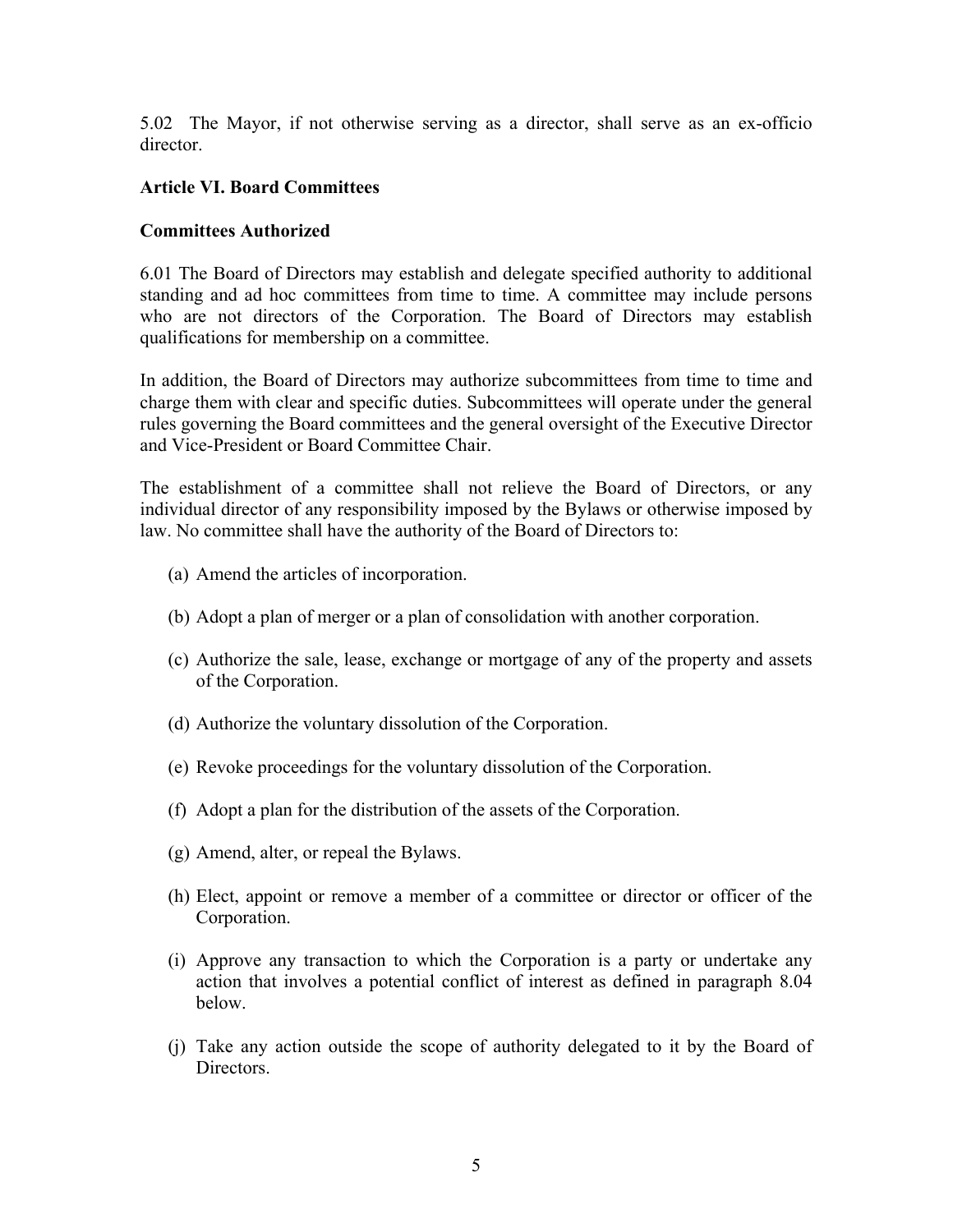- (k) Take final action on a matter that requires the approval of the Board of Directors.
- (l) Commit Corporation funds without the prior approval of the Board of Directors.
- (m)Undertake any other matters appropriate to the authority of the Board of Directors.

#### **Committee Terms**

6.02. The members of each standing committee shall serve until the next annual meeting of the Board and/or until successors are appointed by an incoming President, unless the Committee is terminated or a member is removed, resigns or ceases to qualify as a member. Vacancies on committees may be filled in the same manner as the original appointment.

#### **Rules**

6.03. Each committee or subcommittee may adopt rules for its own operation not inconsistent with the Bylaws or with rules adopted by the Board of Directors.

#### **Article VII. Meetings**

#### **Regular Meetings**

7.01. The Board of Directors shall provide for at least one (1) annual meeting which shall be held within 30 days of the meeting at which the new City Council is sworn in. It shall be held at a time and place convenient to Board members and designated by the Board President and may be held in conjunction with a special called or regular meeting of the Hill Country Village City Council.

#### **Special Meetings**

7.02. Special meetings of the Board of Directors may be called by the President, the Mayor, or upon written request of at least three (3) directors. Any notice of a special meeting shall contain a summary of the business or proposals to be brought before the special meeting. Should a director's request for a special meeting be submitted to the President and filed in the Executive Director's office by three (3) directors, the President shall determine and notify all directors in writing of the date, time, and place of the special meeting within three (3) days of the receipt of the directors' request, and the meeting shall be held within ten (10) days of the receipt of the directors' request.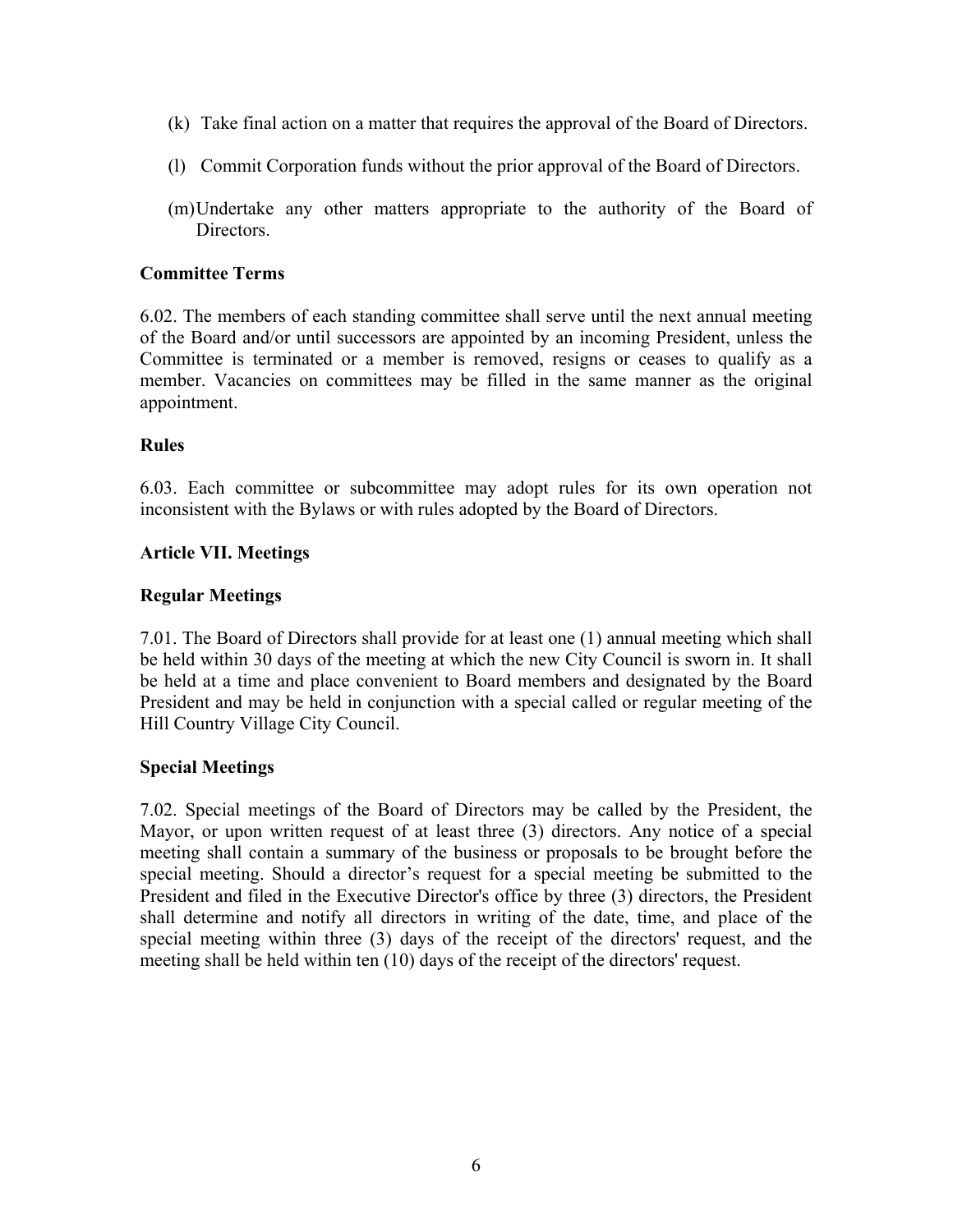# **Notice**

7.03. Written or printed notice of each regular meeting of the Board of Directors shall be delivered to each director by mail, fax, electronic mail, in person, or other means not less than three (3) days before the date of the meeting. If mailed, a notice shall be deemed to be delivered when deposited in the U. S. mail addressed to the person at his or her address as it appears in the records of the Corporation, with postage paid. The notice shall state the place, day and time of the meetings. In the case of special meetings, notice may be issued to directors by mail, telephone, fax, electronic mail, or in person at least three (3) days before the date of the meeting, and in addition to place, date and time, shall include who called the meeting and the purpose for which the special meeting is called. Attendance of a Director at a meeting shall constitute a waiver of notice of that meeting, except where a director attends a meeting for the express purpose of objecting to the transaction of any business on the ground that the meeting is not lawfully called or convened.

# **Quorum**

7.04. Four (4) directors currently serving shall constitute a quorum for the transaction of business at any meeting of the Board of Directors. The directors present at a duly called or held meeting at which a quorum is present may continue to transact business even if enough directors leave the meeting so that less than a quorum remains. However, no action may be approved without the vote of at least a majority of the number of directors required to constitute a quorum.

# **Action of Board of Directors**

7.05. The vote of a majority of the directors present and voting at a meeting at which a quorum is present shall be sufficient to constitute the act of the Board of Directors.

# **Proxies**

7.06. A director may not vote by proxy.

# **Open Meetings**

7.07. All meetings and deliberations of the Board shall be called, convened, held and conducted in accordance with the Texas Open Meeting Act, Section 551.001, Texas Government Code, as amended.

# **Article VIII.**

**Corporate Duties, Transactions, and Responsibilities Annual Work plan and Performance Evaluation**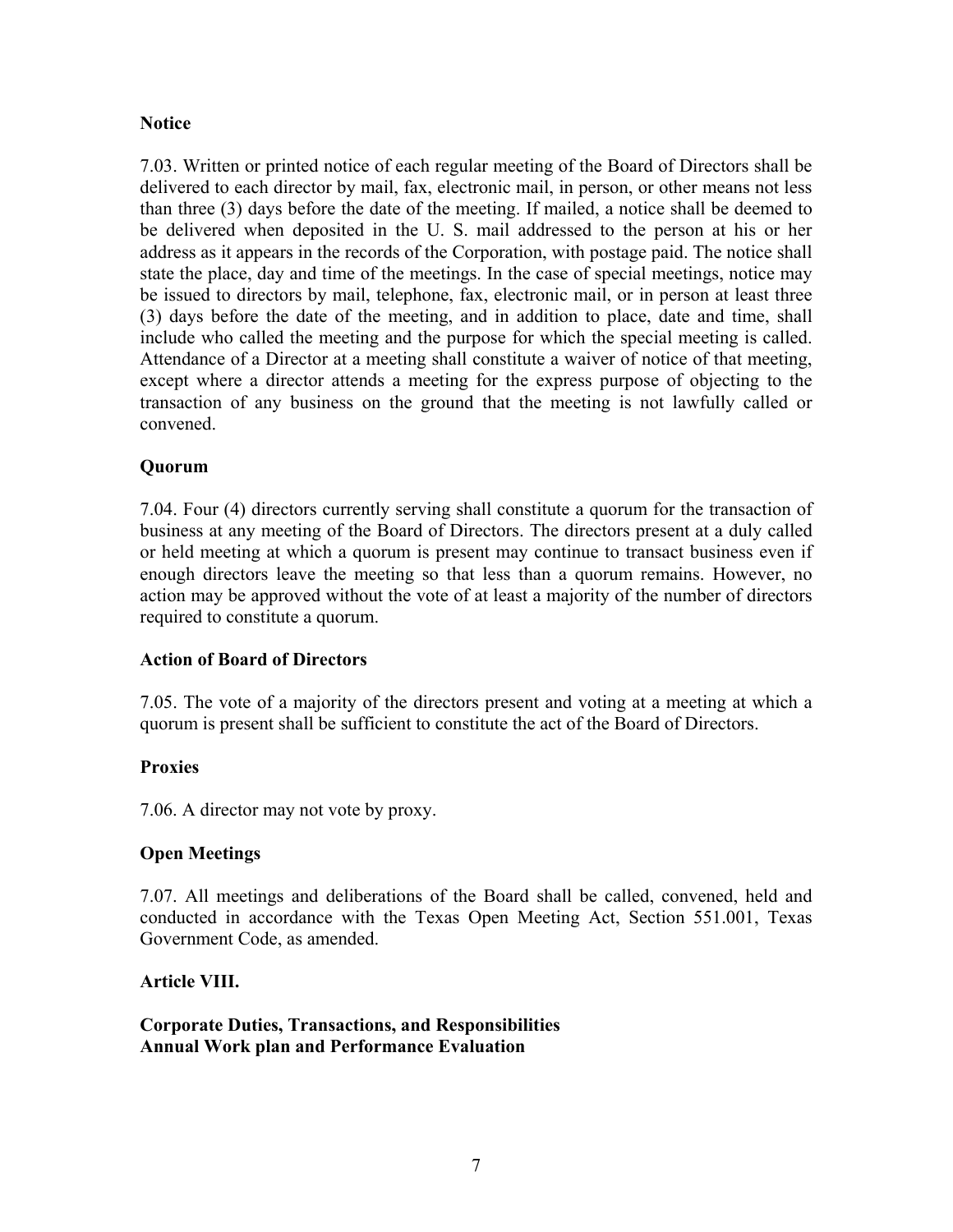8.01. The Board of Directors shall research, develop, prepare, and submit to the City Council for its approval an annual work plan which shall set out goals and objectives of the Corporation, including but not limited to short-term and long-term goals for the economic development of the City, proposed methods for the elimination of unemployment and underemployment, goals and objectives for the utilization of funds to promote the expansion and development of a sound industrial and manufacturing base for and within the City, and any other similar goals and objectives deemed appropriate by the Board and the City Council. The Board shall review and update the plan each year prior to submission of the annual budget required by other provisions of these Bylaws. In addition, the Board shall accompany each subsequent work plan following the initial work plan with a performance evaluation detailing the Board's achievements of its prior goals and objectives during the course of the previous fiscal year.

#### **Annual Corporate Budget**

8.02. At least sixty (60) days prior to the commencement of each fiscal year of the Corporation, the President or Executive Director shall file with the City Secretary a proposed budget of expected revenues and proposed expenditures for the next ensuing fiscal year. The budget shall contain such classifications and shall be in such form as may be prescribed from time to time by the City Council. The Board shall discuss, modify, if necessary, and then adopt the budget. The budget shall not be effective until the same has been approved by the City Council. No expenditure may be made from the approved budget until required notice has been run in the City's paper of record as required by law.

#### **Limitations**

8.03. The Corporation shall spend no more than ten percent (10%) of the Corporate revenues for promotional purposes and may contract with other existing private corporations to carry out industrial development programs consistent with the purposes and duties as set out in these Bylaws and as set out in the Act.

# **Deposit and Investment of Corporate Funds**

8.04. All proceeds from the issuance of bonds, notes, or other debt instruments issued by the Corporation shall be deposited and invested as provided in the resolution, order, indenture, or other documents authorizing or relating to their issuance. All other monies of the Corporation shall be deposited, secured, and/or invested in the manner provided for the deposit, security, and for investment of the public funds of the City of Hill Country Village. The Board shall designate the accounts and depositories to be created and designated for such purposes, and the methods of withdrawal of funds therefrom for use by and for the purposes of the Corporation upon the signature of its treasurer and such other members as the Board shall designate. The Board shall also provide for the reconciliation and investment of such funds and accounts. If agreed to by separate contract between the City and the Corporation, the accounts, reconciliation, and investment of such funds and accounts may be performed by the finance department of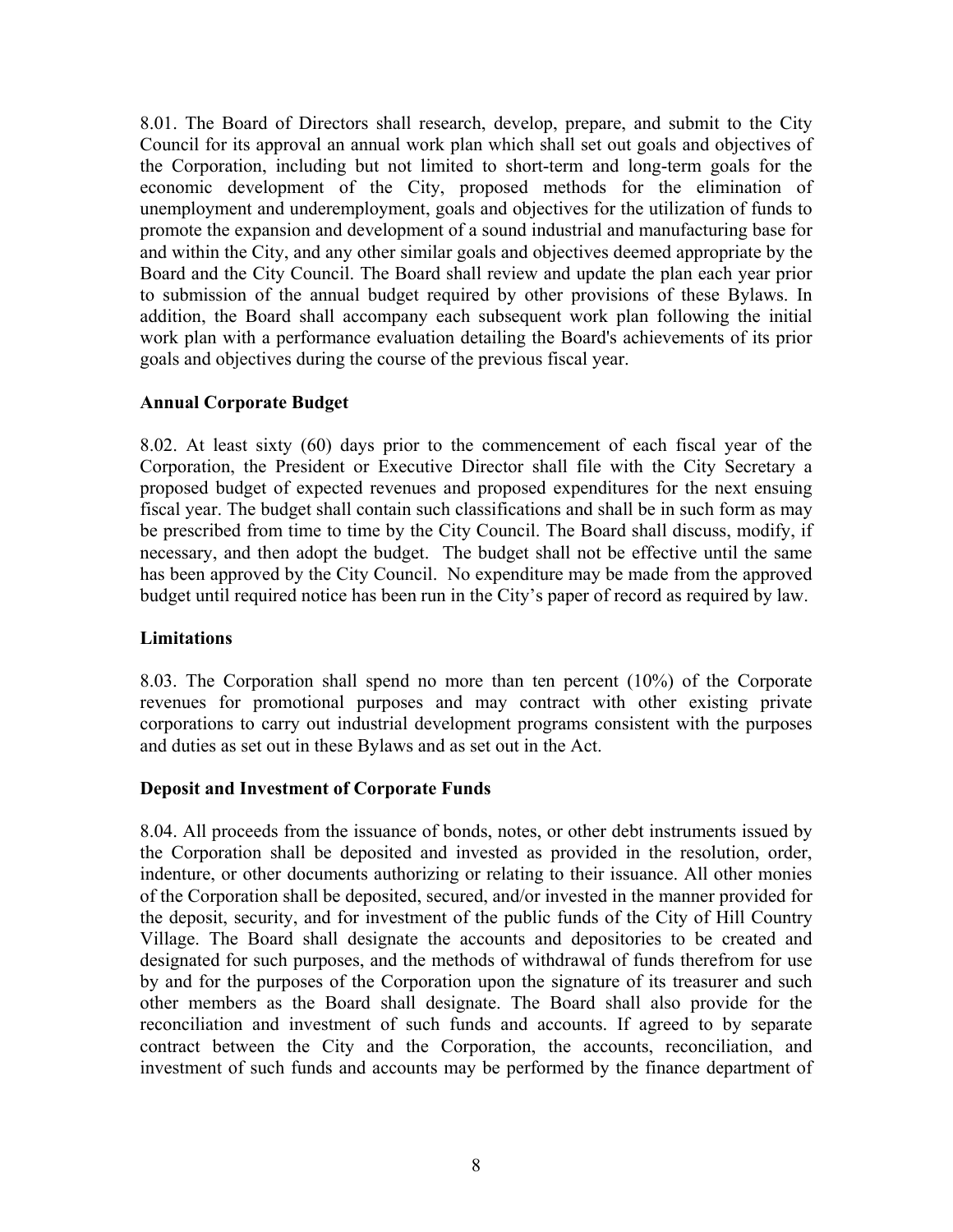the City of Hill Country Village. The Corporation shall pay reasonable compensation for such services to the City.

# **Contracts**

8.05. The Board of Directors may by official action as specified herein, authorize any officer or agent of the Corporation to enter into a contract or execute and deliver any instrument in the name of and on behalf of the Corporation. This authority may be limited to a specific contract or instrument or it may extend to any number and type of possible contracts and instruments.

# **Gifts**

8.06. The Board of Directors may accept on behalf of the Corporation any gift or bequest provided for the general purposes of or for any special purpose of the Corporation. Special funds shall include all funds from government contracts and gifts designated by a donor for special purposes. All other funds shall be general funds.

# **Potential Conflicts of Interest**

8.07. The Corporation shall not make a loan to a director or officer of the Corporation. A director, officer or committee member of the Corporation may lend money to and otherwise transact business with the Corporation except as otherwise provided by the Bylaws, Articles of Incorporation and all applicable laws. Such a person transacting business with the Corporation has the same rights and obligations relating to those matters as other persons transacting business with the Corporation. The Corporation shall not borrow money from or otherwise transact business with a director, officer or committee member of the Corporation unless the transaction is described fully in a legally binding instrument and is in the best interests of the Corporation. The Corporation shall not borrow money from or otherwise transact business with a director, officer or committee member of the Corporation without full disclosure of all relevant facts and without the approval of the Board of Directors, not including the vote of any person having personal interest in the transaction.

# **Prohibited Acts**

8.08. As long as the Corporation is in existence, no director, officer or committee member of the Corporation shall:

- (a) Do any act in violation of the Bylaws or a binding obligation of the Corporation.
- (b) Do any act with the intention of harming the Corporation nor any of its operations.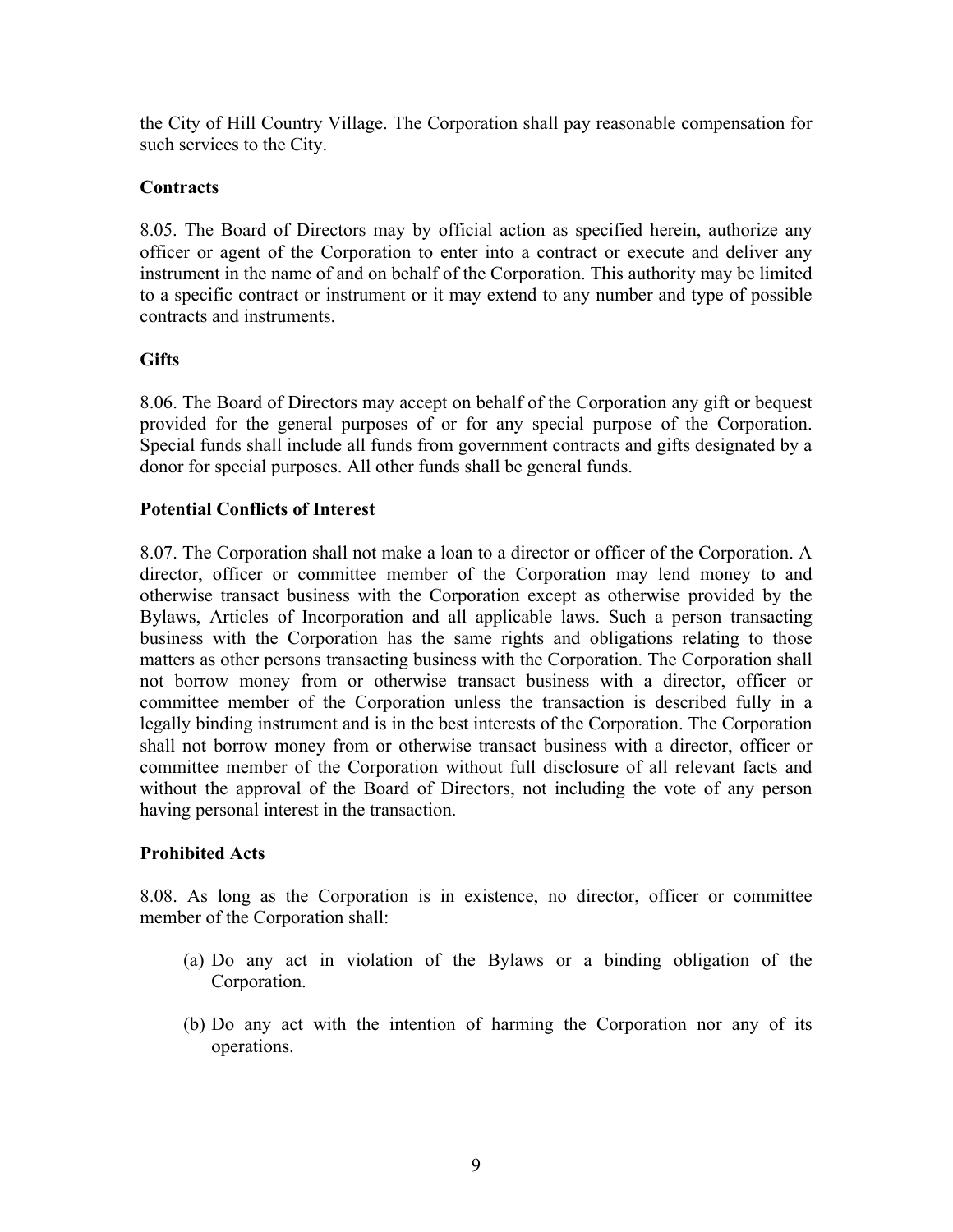- (c) Do any act that would make it impossible or unnecessarily difficult to carry on the intended or ordinary business of the Corporation.
- (d) Receive an improper personal or business benefit from the operation of the Corporation.
- (e) Use the assets of the Corporation, directly or indirectly, for any purpose other than carrying on the business of the Corporation.
- (f) Wrongfully transfer or dispose of Corporation property, including intangible property such as good will.
- (g) Use the name of the Corporation (or any substantially similar name) or any trademark or trade name adopted by the Corporation, except on behalf of the Corporation in the ordinary course of the Corporation's business.
- (h) Disclose any of the Corporation business practices, trade secrets or any other information not generally known to the business community to any person not authorized to receive it.
- (i) Commit Corporation funds without the prior approval of the Board of Directors.

Provided further, however, that the Corporation shall not have the power to own or operate any project as a business other than as lessor, seller, or lender or pursuant to the requirements of any trust agreement securing the credit transaction. In addition, the user pursuant to any lease, sale, or loan agreement relating to a project shall be considered to be the owner of the project for the purposes of the application of any ad valorem, sales, and use taxes or any other taxes levied or imposed by the State of Texas or any political subdivision of the State of Texas. The purchase and holding of mortgages, deeds of trust, or other security interests and contracting for any servicing thereof shall not be deemed the operation of a project.

#### **Article IX. Books, Records, Audits**

#### **Maintenance of Records**

9.01. The Corporation shall keep and properly maintain, in accordance with generally accepted accounting principles, complete books, records, accounts, and financial statements pertaining to its corporate funds, activities, and affairs. In addition to proper financial records, the Corporation shall keep correct and complete minutes of all Board and committee meetings and all records required by the City of Hill Country Village, by contracting agents, or by funding sources.

#### **Compliance with State Law**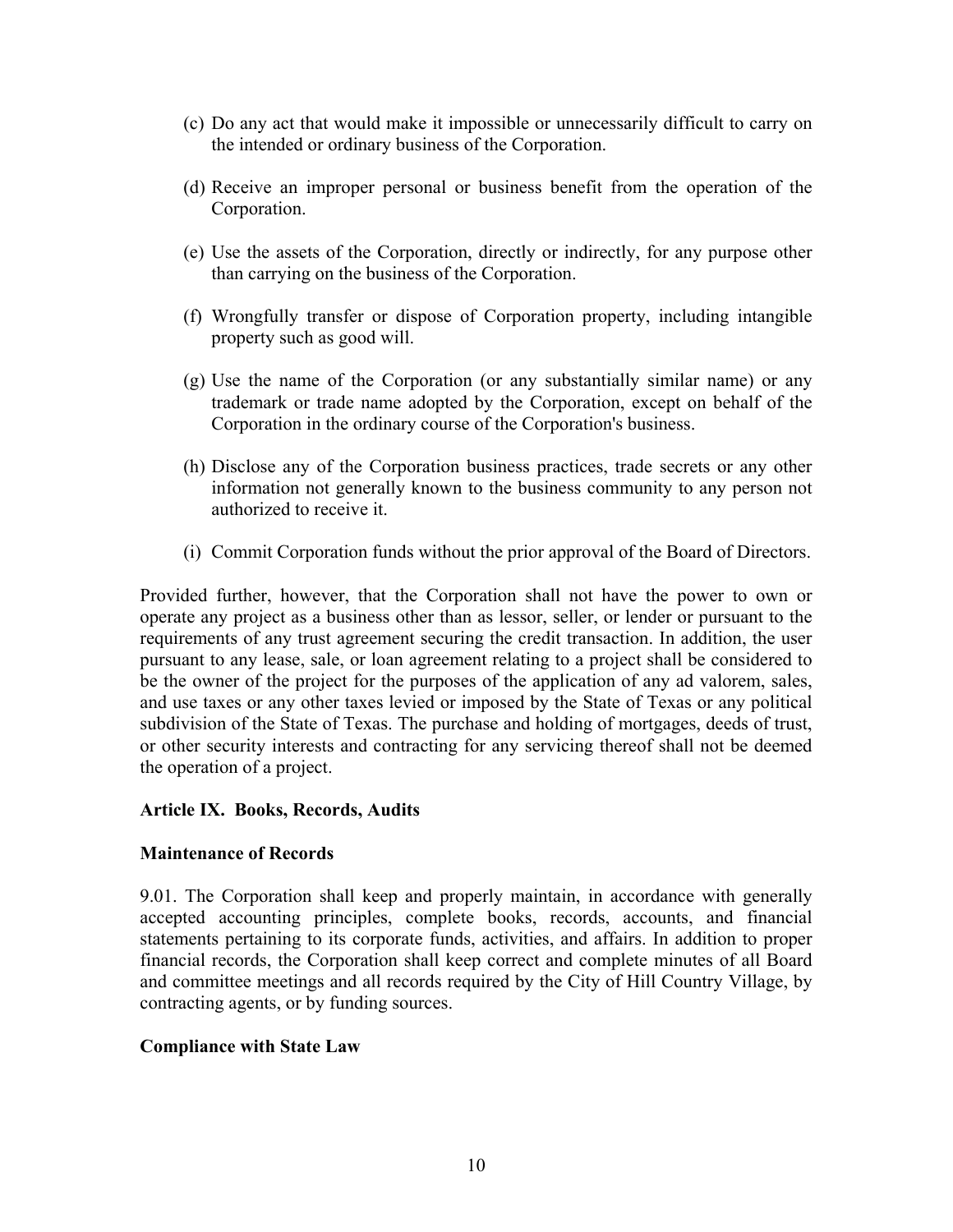9.02. All records shall be kept and administered in accordance with the Texas Open Records Act, Section 552.001 et seq., Texas Government Code.

# **Inspection**

9.03. Any member of the City Council of the City of Hill Country Village, director or officer of the Corporation may inspect and receive copies of all books and records of the Corporation required to be kept by the Bylaws. Any person entitled to inspect and copy the Corporation's books and records may do so through his or her attorney or other fully authorized representative. The Board of Directors may establish reasonable fees for copying the Corporation's books and records by members. Consistent with the obligations and limitations of the Texas Open Records Act, the Corporation shall provide requested copies of books or records no later than ten (10) working days after the Corporation's receipt of proper written notice.

# **Audits**

9.04. The Corporation shall cause its books, records, accounts, and financial statements, and all other activities for the previous fiscal year to be audited at least once each fiscal year by an outside independent certified public accounting firm selected by the Corporation and approved by the City Council. Any such audit shall be performed in accordance with generally accepted auditing procedures (GAAP) and shall include a written management letter which details suggested management controls and operating efficiencies. The management letter shall include, but not be limited to, recommendations for improving cost reductions, recommendations for increasing revenues, and recommendations for increasing productivity and safeguarding assets. Each audit shall be prepared and submitted annually to the City Council of the City of Hill Country Village, Texas, for approval within one hundred twenty (120) days after the end of the Corporation's fiscal year. Any such audit shall be performed at the expense of the Corporation.

# **Article X. Fiscal Year**

10.01. The fiscal year of the Corporation shall run concurrently with the City of Hill Country Village, beginning on the first day of October and ending on the last day in September in each year.

# **Article XI. Amendments to Bylaws**

11.01. The Board of Directors, by the affirmative vote of a majority of the Board, may alter, amend, or repeal the Bylaws or adopt new Bylaws at any regular meeting, or any special meeting providing that notice be given not less than three (3) days prior to such meeting and that such notice contain a copy of the proposed amendment or amendments. Said amendments shall be effective only upon approval by the City Council of the City of Hill Country Village, Texas.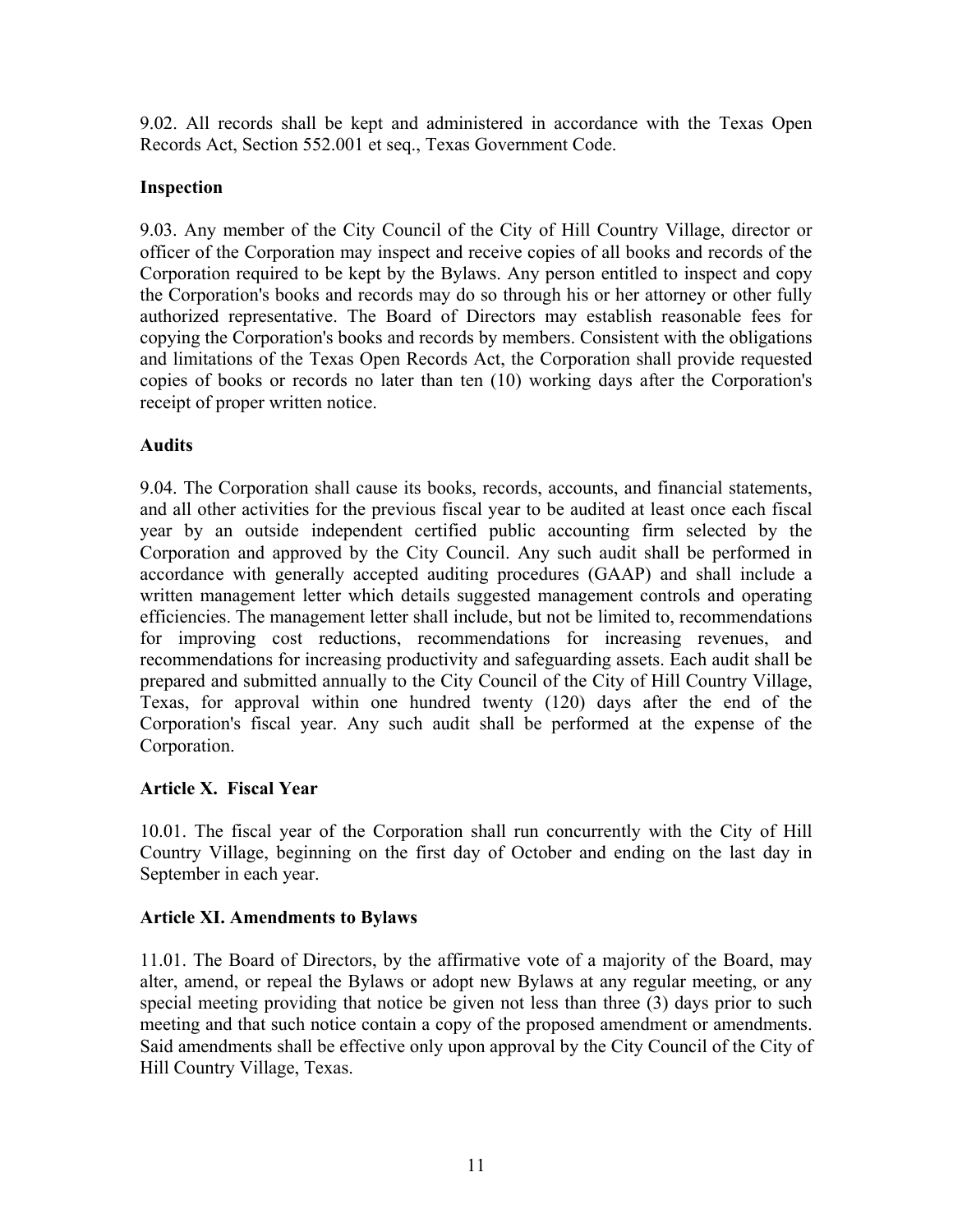# **Legal Construction**

11.02. If any Bylaw provision is held to be invalid, illegal or unenforceable in any respect, the invalidity, illegality or unenforceability shall not effect any other provision and the Bylaws shall be construed as if the invalid, illegal or unenforceable provision had not been included in the Bylaws.

# **Article XII. Indemnification and Insurance**

# **Corporation to Indemnify**

12.01. The Corporation shall indemnify any director or officer or former director or officer of the Corporation against judgment, penalties (including excise and similar taxes), fines, settlements, and reasonable expenses, including court costs and attorneys' fees actually incurred by such person in connection with any threatened, pending or completed action, suit, or proceedings, whether civil, criminal, administrative, arbitrative or investigative, any appeal in such action, suit or proceeding, and any inquiry or investigation that could lead to such an action, suit or proceeding, in which such person was, or is threatened to be named defendant or respondent because of being or having been such director or officer or because of serving or having served in such capacity at the request of the Corporation, in which case indemnification shall be limited to reasonable expenses actually incurred by the person in connection with such action, suit or proceedings, if the person (1) conducted himself in good faith, (2) believed, in the case of conduct in his official capacity as director or officer of the Corporation, that his conduct was in the Corporation's best interest, and, in all other cases, that his conduct was at least not opposed to the Corporation's best interest and (3) in the case of any criminal proceeding, had no reasonable cause to believe his conduct was unlawful.

Such person may not be indemnified for obligations resulting from such action, suit or proceeding in which the person is found liable on the basis that personal benefit was improperly received by him, whether or not the benefit resulted from an action taken in the persons' official capacity; provided, however, that nothing in this Article shall be construed to limit the protection or the rights afforded any director or officer or former director or officer entitled to indemnity under the Corporation's articles of incorporation or bylaws (as either may be amended from time to time) or under any agreement, insurance policy or vote of members, or otherwise. In this Article, "official capacity" shall, when used with respect to a director, mean the office of director in the Corporation, and shall when used with respect to a person other than a director, mean the elective or appointive office in the Corporation held by the officer. Indemnification in all cases not provided for in this Article shall be governed by the laws of the State of Texas, as they may be amended and in effect from time to time.

# **Corporation May Provide Insurance**

12.02. The Corporation may purchase and maintain insurance on behalf of any person who is or was a director, officer, employee, or agent of the Corporation to insure such